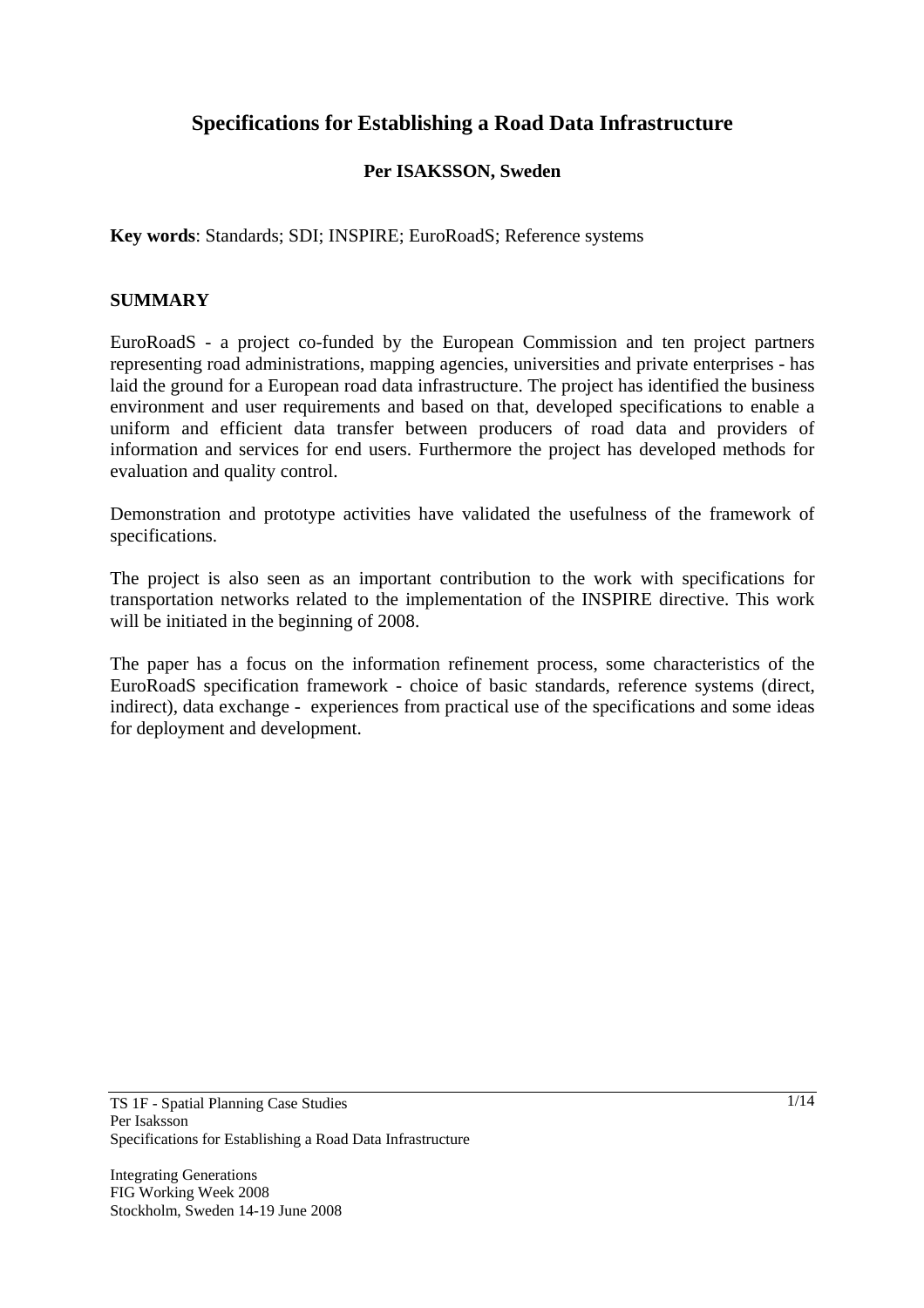# **Specifications for Establishing a Road Data Infrastructure**

# **Per ISAKSSON, Sweden**

### **1. INTRODUCTION**

The scope of the EuroRoadS project was:

− To lay the ground for the creation of a pan-European standardised, seamless, updated and quality assured digital road data infrastructure built on identified user requirements.

To simplify exchange of digital road data within and between different countries.

Comprehensive work directives of the project:

To support collection and maintenance of data within the organisational level where it can be most effectively carried out

To make use of existing data and create efficient tools to achieve seamless interoperability between existing data bases

- − To involve all relevant stakeholders
- Use existing standards
- Set up efficient quality models
- − Focus on core European road data

The delivered specification framework consists of:

A road network information model that defines road network objects and a method for how road related objects (attributes) can associate to the network.

− **A definition of core European road data** within the proposed structure. This point out a basic level of data content proposed to be the data set that in the future might be provided to the European market.

- − **A specification of a data exchange model and format**
- − **A meta-data catalogue**
- − **A terminology catalogue**
- − **A quality model**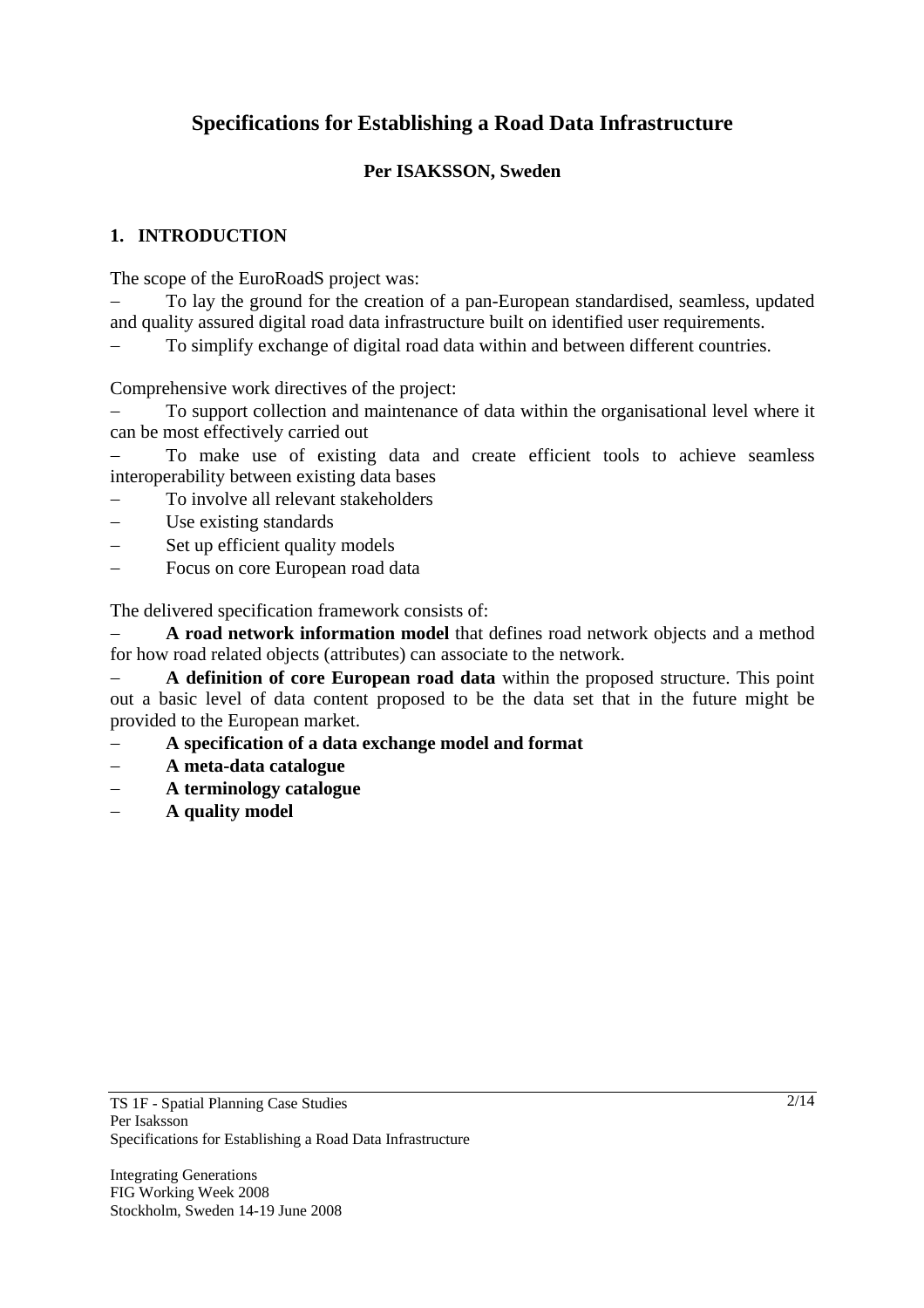# **2. THE INFORMATION REFINEMENT PROCESS – POSITIONING OF THE SPECIFICATIONS**

## **2.1 The information refinement process (handling of road data)**

Figure 2-1 describes the business and data refinement process, where the end user of data and services is placed to the far right in the figure. Different content providers ideally shall be viewed as keepers of data of a certain domain or possibly also competing providers of data for the same domain.

From a specification development perspective, the business refinement chain can be viewed in the opposite direction (from right to left). In the end, the service users are the ultimate owners of requirements that propagate back all the way to the data providers.

End users will need services that make use of data from different domains.

Every content provider can not (or very seldom) be the one and only provider of data for a certain end user service.



**Figure 2-1**: Business and data refinement process

Here follows a more in depth description of each step in the information chain.

### 2.1.1 Data provider

Step one in the information chain includes data capture of different kinds of "raw" data, e.g. existing databases with road networks, geocoded addresses, and information on road technical descriptions, traffic regulations, administrative details, etc. This kind of information is available from national mapping agencies, national road administrations, municipalities and the private mapping industry.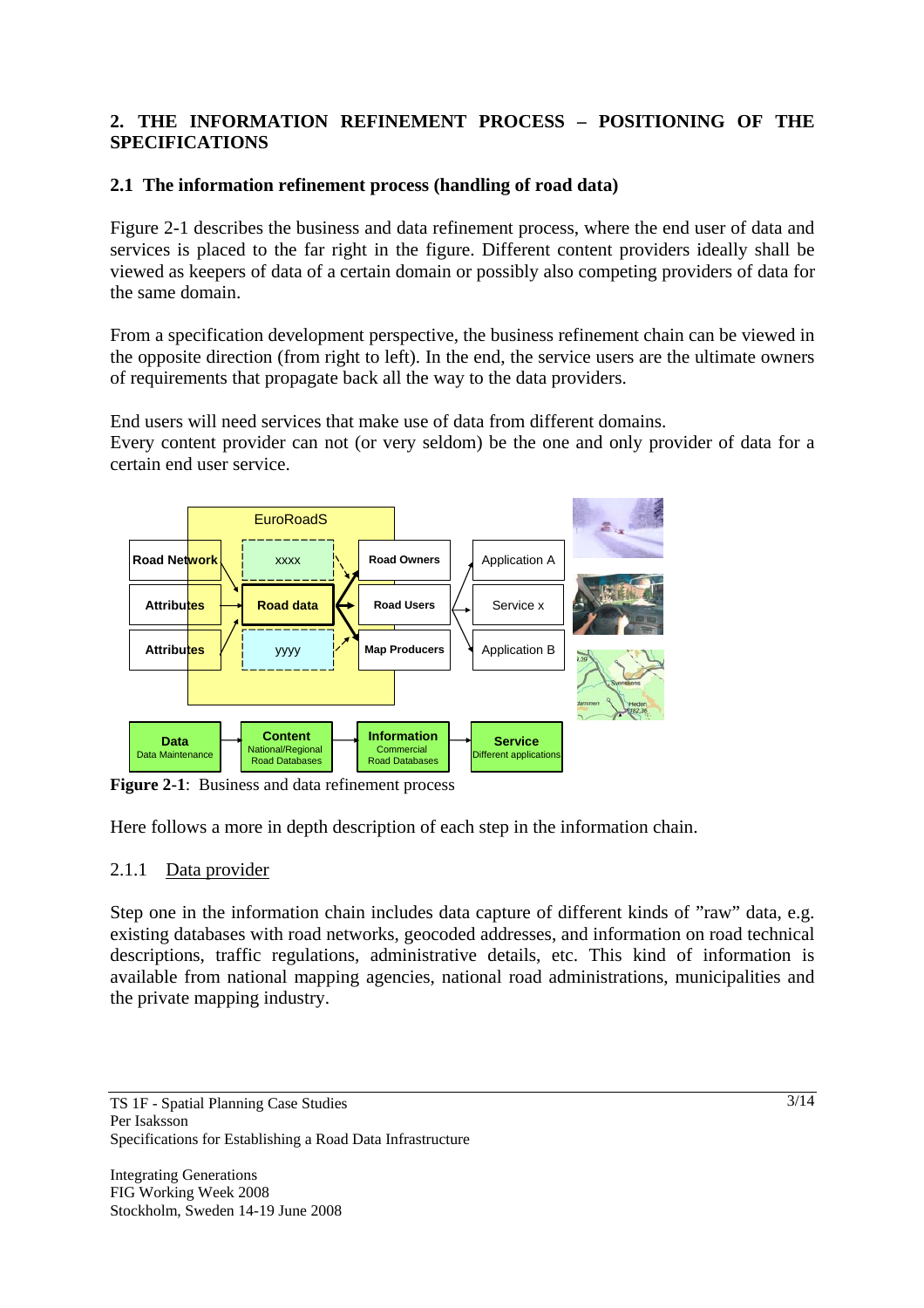## 2.1.2 Content provider

Step two is about production – or compilation – of basic data (reference data) needed for many applications, such as intelligent transport systems (ITS) , mobility management, traffic management, road maintenance, traffic safety, environmental and society planning. This compilation will make use of existing databases with road information, but it is also foreseen that the specification for reference data will have an impact on the future structure of national or regional databases with road data.

## 2.1.3 Information provider

Step three includes data which are adjusted and "wrapped up" in order to suit a specific application, for example a road map for a vehicle navigation system.

### 2.1.4 Service provider

Step four is about more advanced services with different kinds of functions, e.g. to develop a fleet management system due to specific user requirements.

# **3. CHARACTERISTIC OF THE EUROROADS SPECIFICATION FRAMEWORK**

#### **3.1 Choice of basic standards**

One work directive of the project was that product models and exchange formats should be based on TC211/ISO 19100 (the international standard for geographical information).

In the work with definition of core European road data the ambition has been to reuse existing national road database solutions, GDF, RADEF and results from the Speed Alert project (Speed Limit).



**Figure 3-1:** Use of basic standards and reuse of definitions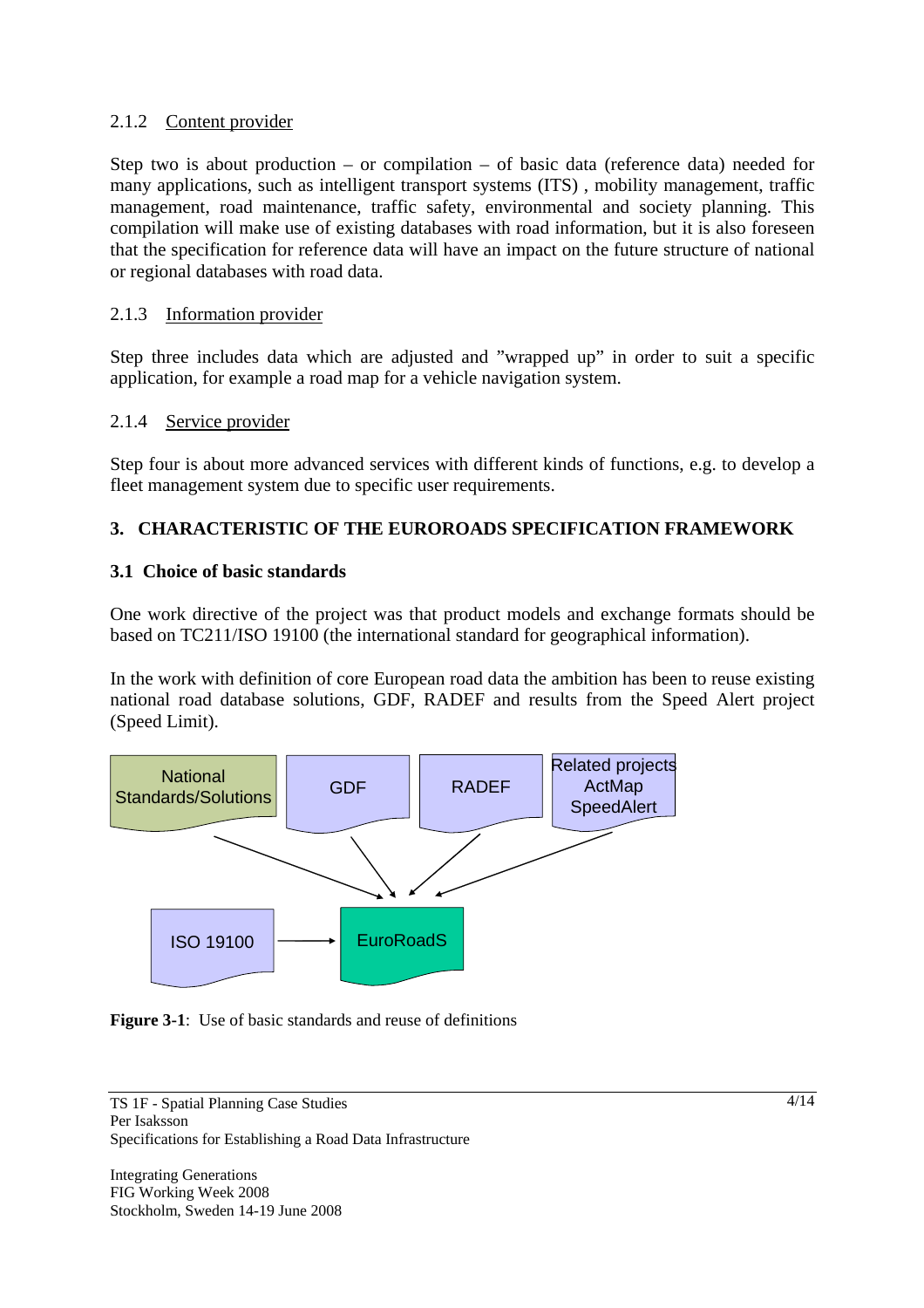#### **3.2 Reference systems**

When dealing with road networks and road data there has historically been common to use linear referencing methods. If road data is to be used together with other georeferenced spatial data it is necessary to be able to use geodetic reference systems.

#### 3.2.1 Direct reference systems

#### Geodetic reference systems

Regarding choice of geodetic reference system it is advisable to follow the recommendations in the INSPIRE Reference Data and Metadata Position Paper. INSPIRE has recognised that ETRS89 is the most appropriate geodetic datum to use within Europe. This means that all national (condensed) geodetic reference systems (projections) based on ETRS89 are usable.

The chosen direct – geodetic - reference systems is of significant importance as it is mostly needed to handle border nodes and if you want to make mapping between different indirect – linear - reference systems. This because of the lack of relations between the different linear reference systems used.



**Figure 3-2:** Choice of geodetic reference systems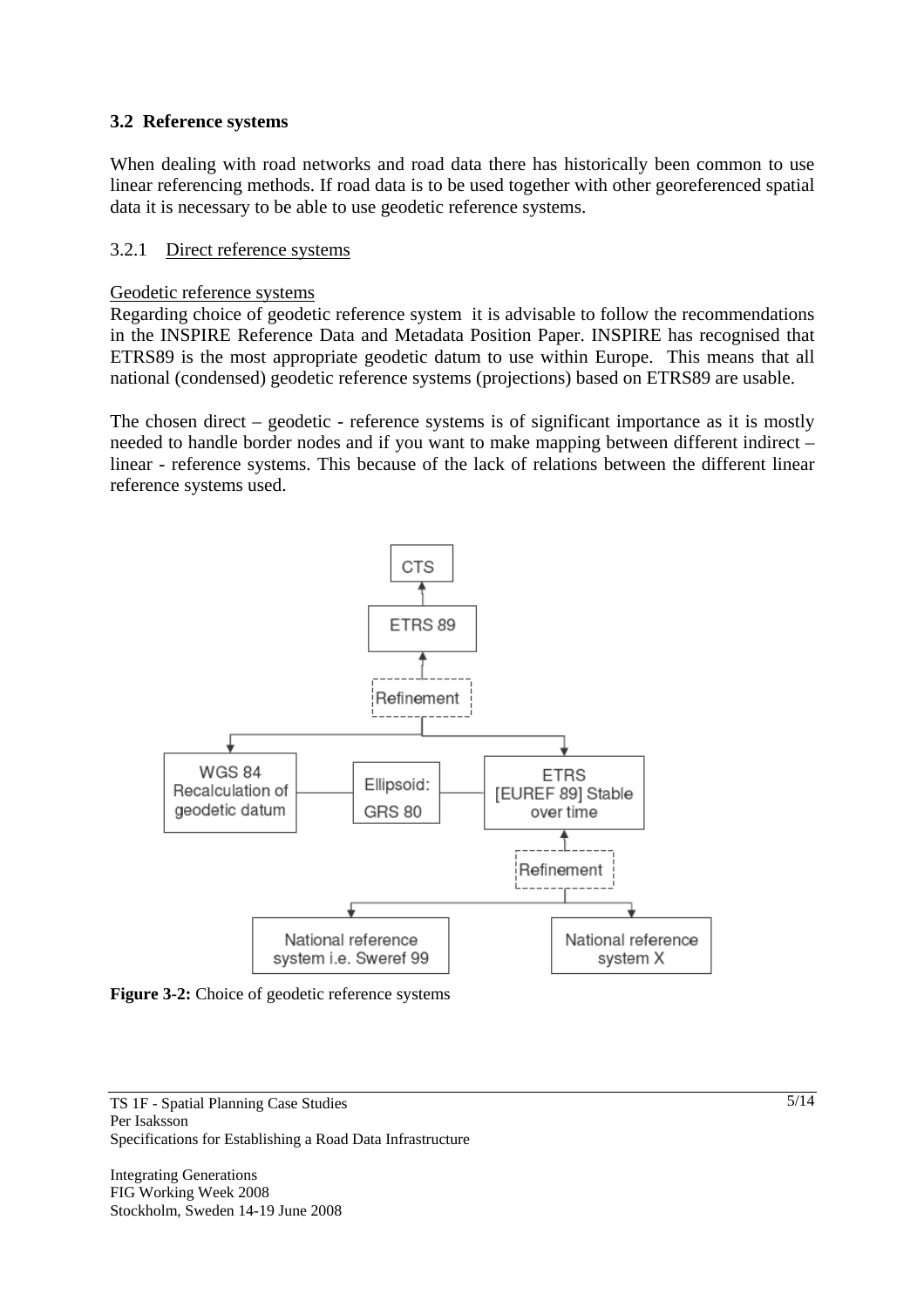## 3.2.2 Indirect reference systems

#### Linear reference systems

When using road data it is often practical to express the position of an object as an absolute distance or a relative distance from a known crossing/junction, milestone etc.

In some European countries there is an existing linear system (LRS) that is physical secured by the use of mile poles/milestones (kilometre poles).

# **3.3 Data exchange**

Important work directives of the project were:

The road data exchange format must be able to handle both complete data sets and just data changes (transaction handling)

It is important to solve border linking (the merging of adjacent road datasets)

### 3.3.1 Road network model

### Road network information model

The road network information model expresses the various road data concepts in a formalized way using application schema rules from ISO 19100 in order to create a "unified and harmonized road data language". Using these rules means in practice to create application schemas using the UML language defining classes that represent the various concepts from the EuroRoadS domain. This is fundamental for exchanging data.



Figure 3-3: Use of application schemas when exchanging data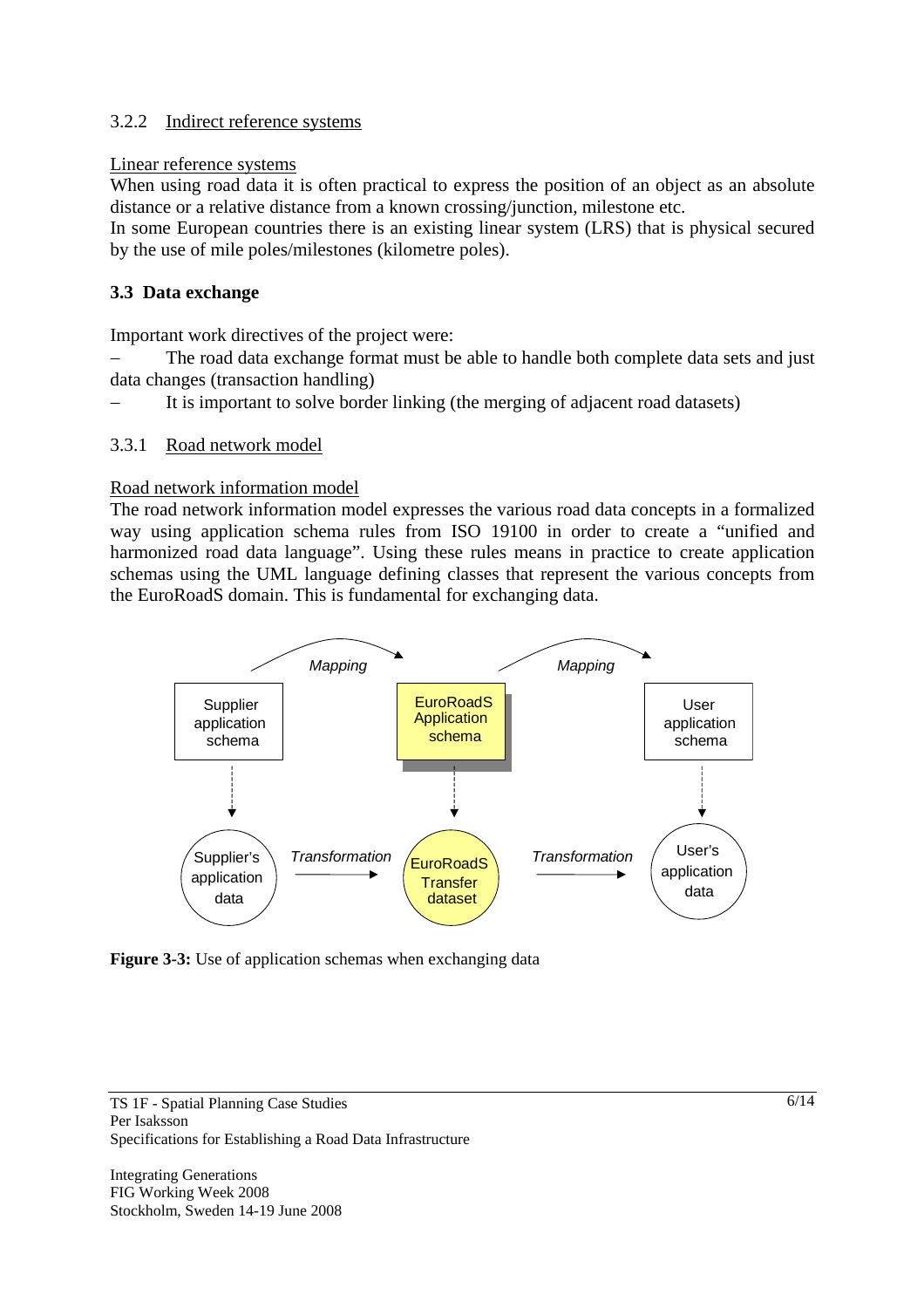Road network model requirements:

- − Support existing road data solutions (e.g. at public authorities).
- Topology/geometry and only geometry.
- Linear referencing and geometry attributes.
- Stable identities when changes occur.

Support possibility to supply attributes only (properties are connected to the road network using using linear referencing).

#### Unique universal identifiers (UUID/GUID)

Unique universal identifiers (UUID/GUID) are used in the EuroRoadS specification framework to secure that each element can be properly addressed. This will require each content provider to keep track of two identifiers within their system. Their own initial identifier of the object from the own system, and a EuroRoadS identifier that will be supplied with every delivery within EuroRoadS.

#### EuroRoadS exchange format

When providing data in EuroRoadS format, each content provider will need to transform their data according to the EuroRoadS representation. If the mapping needed is complex – direct (1:1) mapping impossible - it will obviously be difficult to keep track of identifiers.

Data users may also need to transform data received, in the EuroRoadS format, according to their own data model.

#### 3.3.2 Core European road data - Road attributes and features

Core European road data includes a definition of referred road network and a specification of common features (feature catalogue). It also contains specified generalisation rules for the road network and rules for edge matching at nation and dataset borders.

#### Attributes and features

There are three types of road network attributes and features:

### − **Mandatory attributes**

− Data that must be given in an exchange file. *(Geometry, Universal ID (UUID/GUID), Form of Ferry, Form of Node, Form of Way, Functional Road Class)*

### − **Optional attributes and features**

− Optional data that have common descriptions. *(some examples - Border Node Information, Manoeuvre, Grade Separated Crossings, Number of Lanes, Junction Information, Object Identification, Restrictions for Vehicle, Road Number, Road Width, Road Surface, Speed Limit, Steep Gradient)*

#### − **User defined attributes and features**

Possibility to define and supply unique data

TS 1F - Spatial Planning Case Studies Per Isaksson Specifications for Establishing a Road Data Infrastructure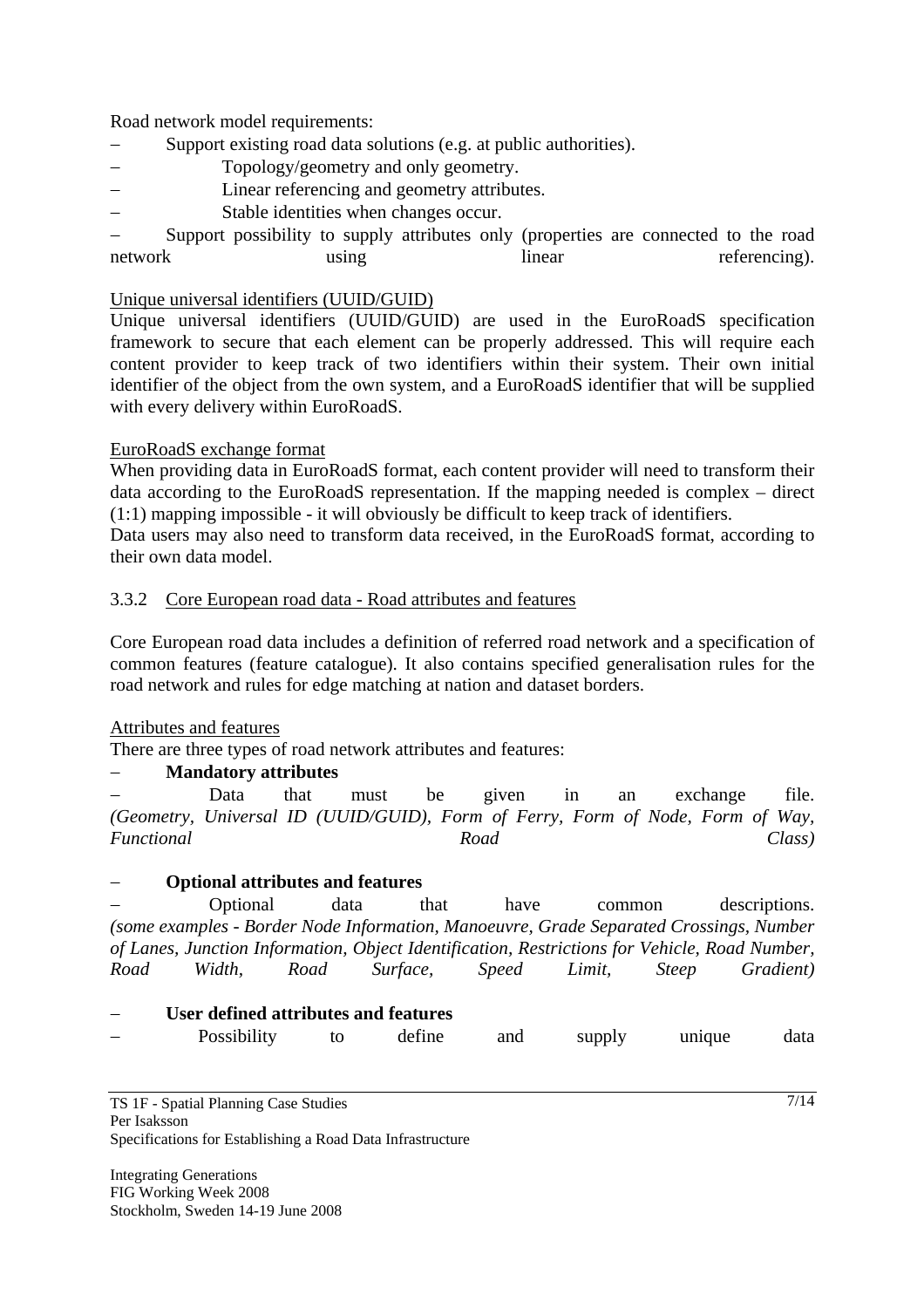Definitions have been reused from GDF, RADEF, existing national road database solutions and results from the Speed Alert project (Speed Limit).

There are two different ways described of how to exchange information about roads, one is to attach information as attributes directly to the link and the other is to connect features to the road network using linear referencing.

#### Border nodes

To be able to handle edge matching at nation and/or dataset boarders a solution for Border Node Information has been specified.

The specification for edge matching:

Agree on geometry for the border (neighbours need to communicate and agree with each other)

Identify roads that cross the border



− Add a node attribute to each border node

**Figure 3-4:** Edge matching – border nodes

### **3.4 Use of the specifications**

Organisations that would like to use the specifications and supply a EuroRoadS exchange file, needs to:

− For the purpose of data exchange, transform selected data sets in accordance to the EuroRoadS framework specification (mapping data)

- Adjust data at borders ("talk to the neighbours")
- Transform coordinates to a common coordinate system (projection) based on ETRS89
- As the EuroRoadS specifications are rather open and flexible it is advisable to document how the specifications are to be used (profile)

The efforts depend on how existing data is structured and stored !

If the mapping of data is complex it will probably be difficult to produce change transactions when exchanging updates.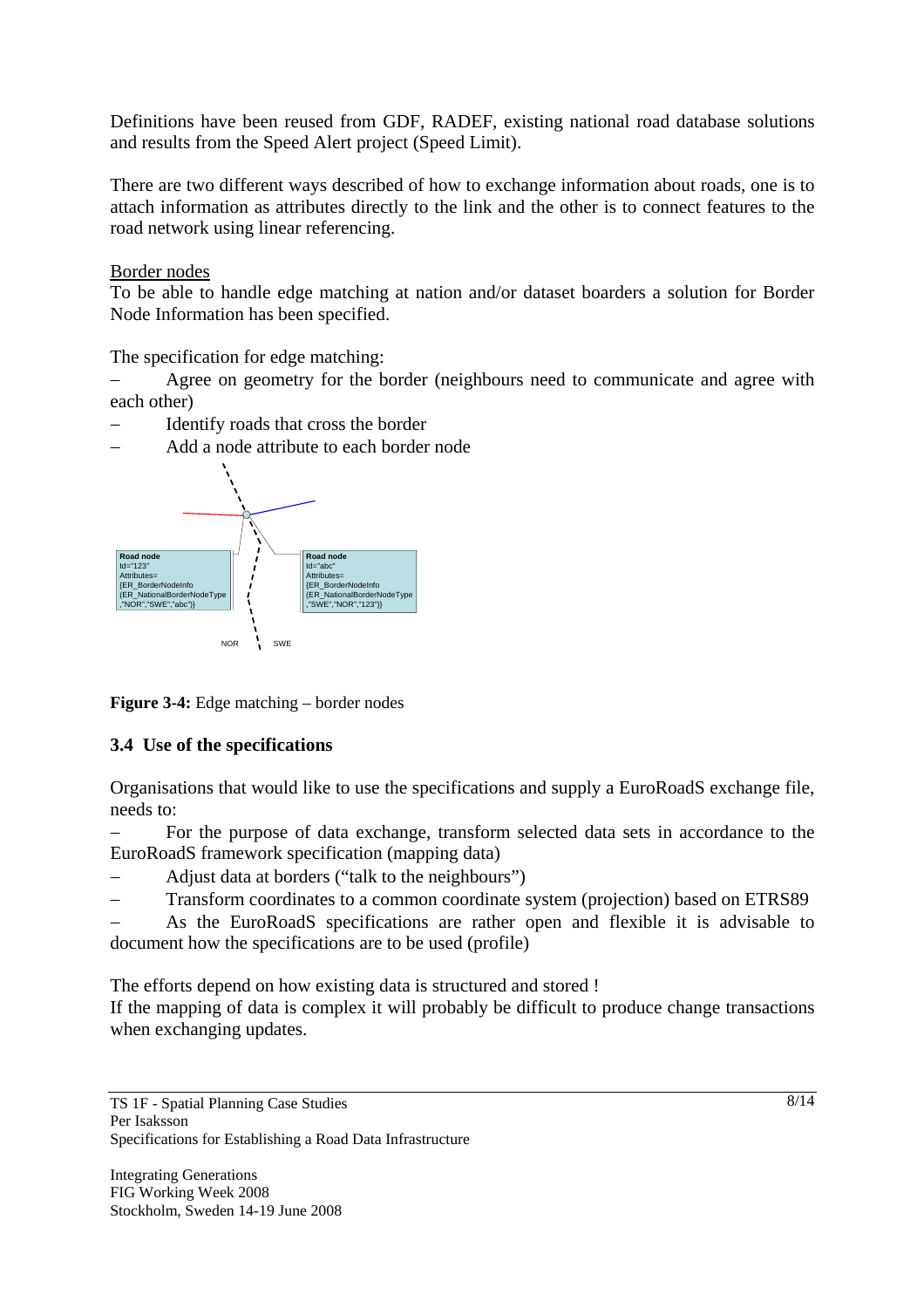# **4. EXPERIENCE FROM PRACTICAL USE OF THE SPECIFICATIONS**

As the EuroRoadS specifications consist of both information models (conceptual) and implementation specifications (GML based exchange formats) there was a need to verify the usefulness of the framework of specifications. The verification of the project results has been carried out by tests and demonstrations.

### **4.1 Test and verification in the EuroRoadS project - Demonstrations**

Test and verification were carried out at four test sites - Austria, Bavaria, France, Sweden-Norway (edge matching).

Objectives for the test and verifications were:

- Demonstrate and validate the use of the EuroRoadS specification framework.
- experiences with transfer and use of similar data from different public sources experiences with metadata and related services
- Demonstrate a complete data chain from data acquisition to final services.

show case for a concrete data chain from end to end with one application operating in different test fields based on the respective supplier's data

Support dissemination and networking through concrete implementation results.



**Figure 4-1:** the euroroads data chain from data acquisition to final services

Speed limit data was chosen as show case for the information chain and it was tested in a mobile end-user application providing speed limit information while driving ('SpeedAdvice').



**Figure 4-2:** speedadvise test application

TS 1F - Spatial Planning Case Studies Per Isaksson Specifications for Establishing a Road Data Infrastructure

Integrating Generations FIG Working Week 2008 Stockholm, Sweden 14-19 June 2008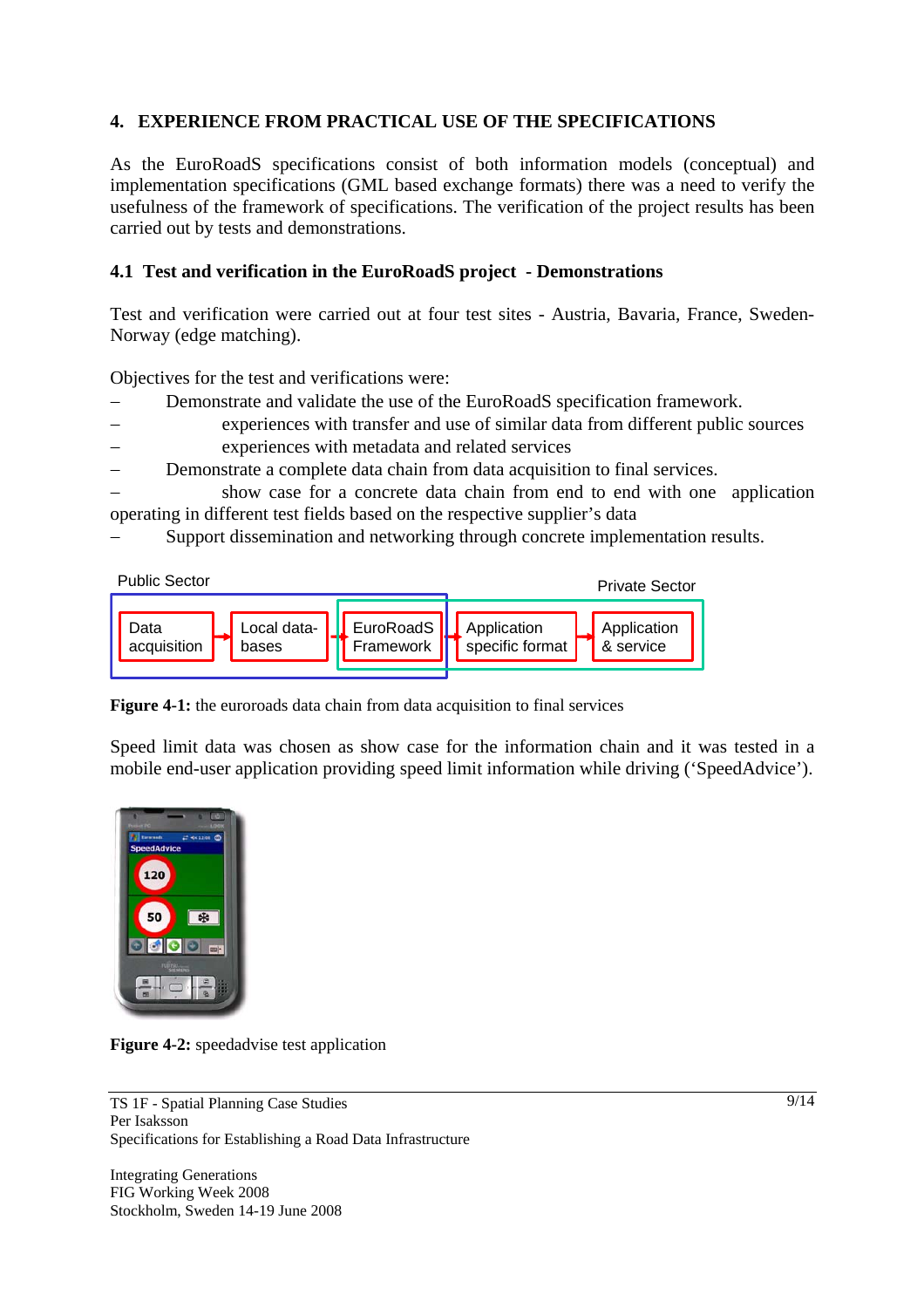The information model offers different levels and possibilities to suppliers for delivery of their data (network and speed limit). You can either chose to use the specifications in a "selective" or "exhaustive" way.

Test sites France and Austria – "selective" use of EuroRoadS content:

EuroRoadS provided speed limit data are transferred from supplier to third party map for the application

− Low level road network description sufficient

Test sites Bavaria and Sweden-Norway – "exhaustive" use of EuroRoadS data set:

- Transferred data road network and speed limits are used in final application
- More complete road network description needed than for the "selective" use scenario



**Figure 4-3:** Processing steps – "selective" and "exhaustive" use.

Some lessons learned from using the specification framework within the EuroRoadS project demonstrations:

EuroRoadS framework documents generally of high quality, documentation is consistent

Concepts of the information model are well described

EuroRoadS exchange format (GML) for complete data sets covering large areas leads to very large data volumes.

Information model for network description offers a lot of flexibility and liberty for usage/interpretation by supplier:

TS 1F - Spatial Planning Case Studies Per Isaksson Specifications for Establishing a Road Data Infrastructure

Integrating Generations FIG Working Week 2008 Stockholm, Sweden 14-19 June 2008 10/14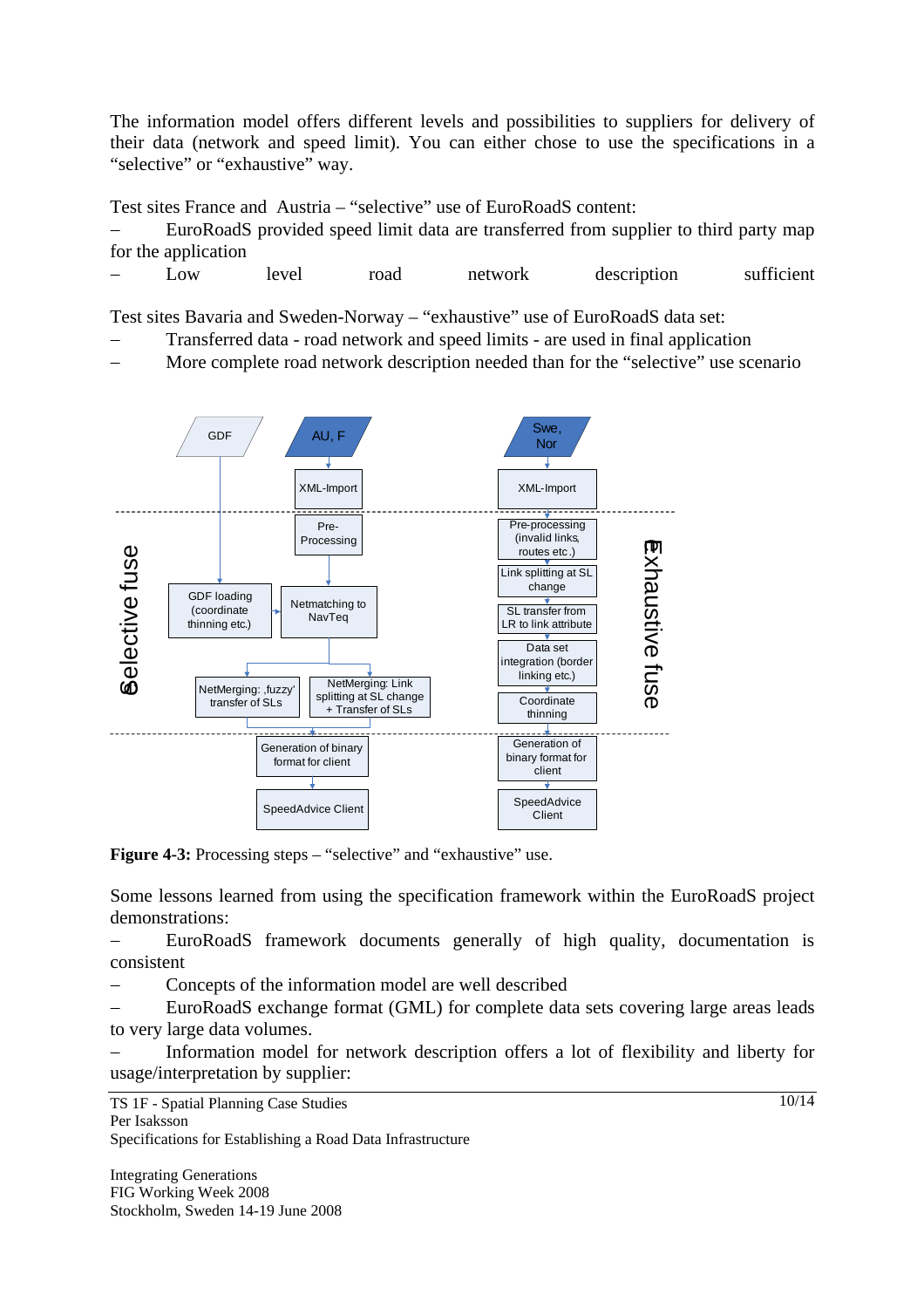Low entry barrier for supplier with regards to data model and mapping issues − Currently harmonisation effort on the data user side if different suppliers are

used as input

- Balance for harmonisation of supply side and use side efforts to be found
- − Processing steps and effort depends on
- The supplier information model and the target application model
	- Supplier model differs for demonstrator for each supplier!
- Use scenario: "selective" vs. "exhaustive"

Selective requires some reference transfer technique: Net-matching introduces some errors

Data user efforts are increasing as soon as provided data have to be changed for the use in the final application, e.g. link splitting.

# **4.2 STBR II - Sustainable Transport in the Barents Region, Phase II**

Subproject WP 4-1 - Road Information Exchange System (Barents Road Database) – in the STBR II project has had a specifically focus on – "the measures and methods that are needed to make the road and traffic data, stored in national road databases, available to all road authorities in the region, and more generally to other interested parties as well".

The objective of WP 4-1 was to establish an effective "Barents road data exchange system". Important work directives of the project was to follow directives on EU-level (INSPIRE) regarding spatial information and to make use of already presented results from the EUfunded EuroRoadS project when handling road network and road data.

The scope of this project was to  $-$  in a prototype - introduce harmonised road and traffic data – from Sweden, Norway and Finland - as new thematic information into the existing GITBarents Internet-based infrastructure.

The document "Barents specification of road data" has, to a great extent, been based on the existing specifications delivered by the EuroRoadS project. To get the expected functionality in the Barents Road Data Base a few more features were added and for some existing features clarifications of definitions was needed. The specifications of the added features and the clarified definitions will be sent to the EuroRoadS Forum as a proposal for extension and update of the EuroRoadS specifications of core data.

The project has only dealt with the initial data delivery and the focus has been on harmonisation and mapping of existing national data to the core data specifications.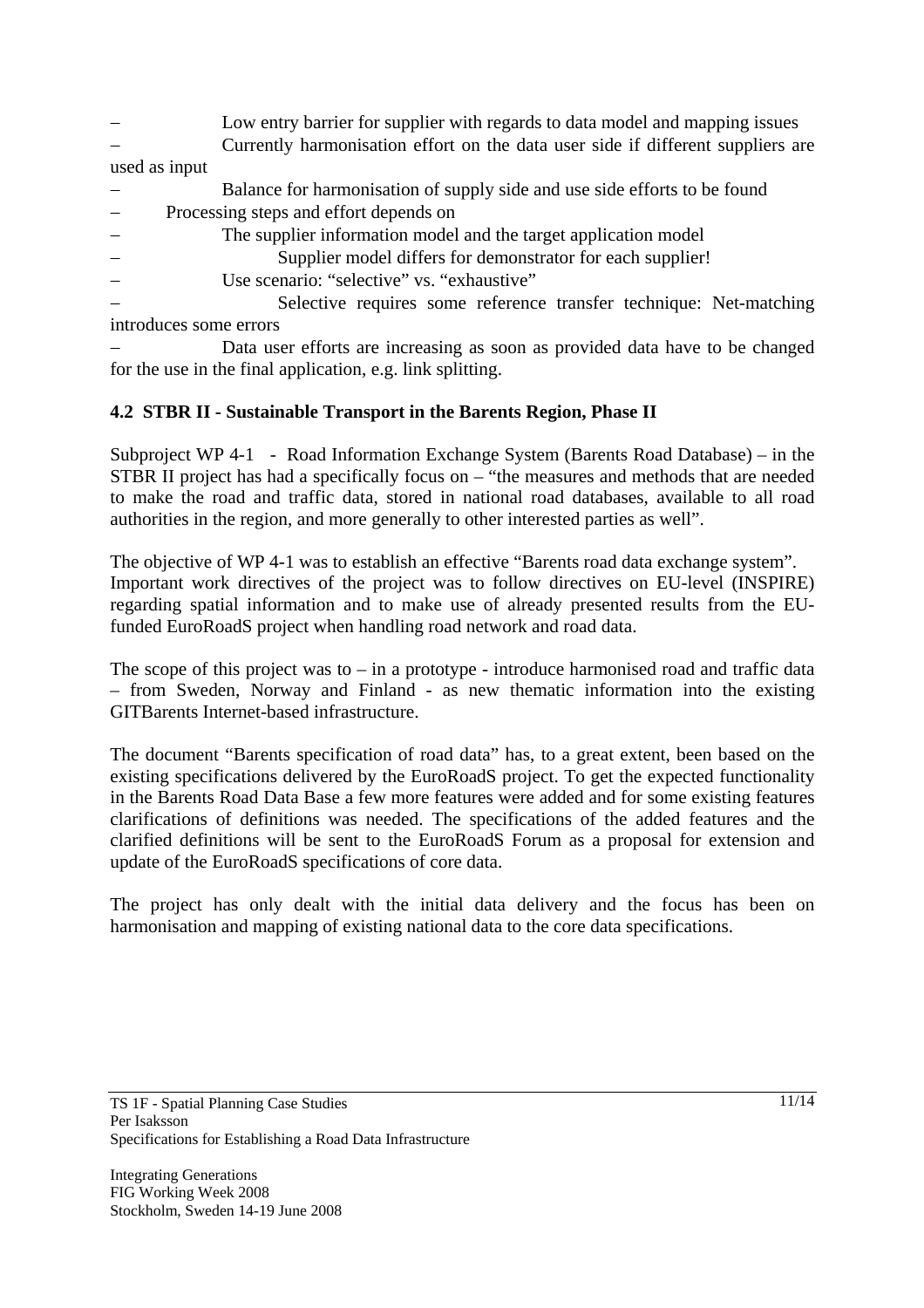Some lessons learned and some conclusion from this project:

− Considering the complexity of the needed mapping descriptions it is obvious that the ability to map existing data into the extended EuroRoadS specifications differs between participating countries.

This will affect the quality and usefulness of data.

Delivery of updates will probably be difficult if direct mapping  $(1:1)$  is impossible.

− Is important to do further work on the harmonisation.

It is important remove any uncertainties of how encoding of features and attributes should be done to guarantee quality in data deliveries.

The INSPIRE directive will probably lead to that all European countries will review their national definitions of road data and hopefully harmonise existing definitions in the national databases.

When data is visualised in the prototype it was experienced that the level of detail and accuracy differs in the data deliverer.

There is a need to harmonise policies for data distribution and the rights to use the data among all information providers.

The question of the role of public authorities in the data refinement has to be addressed.

Historically public authorities have covered the entire chain from data capture to end-user applications. In the future public authorities probably will focus on the role as content provider.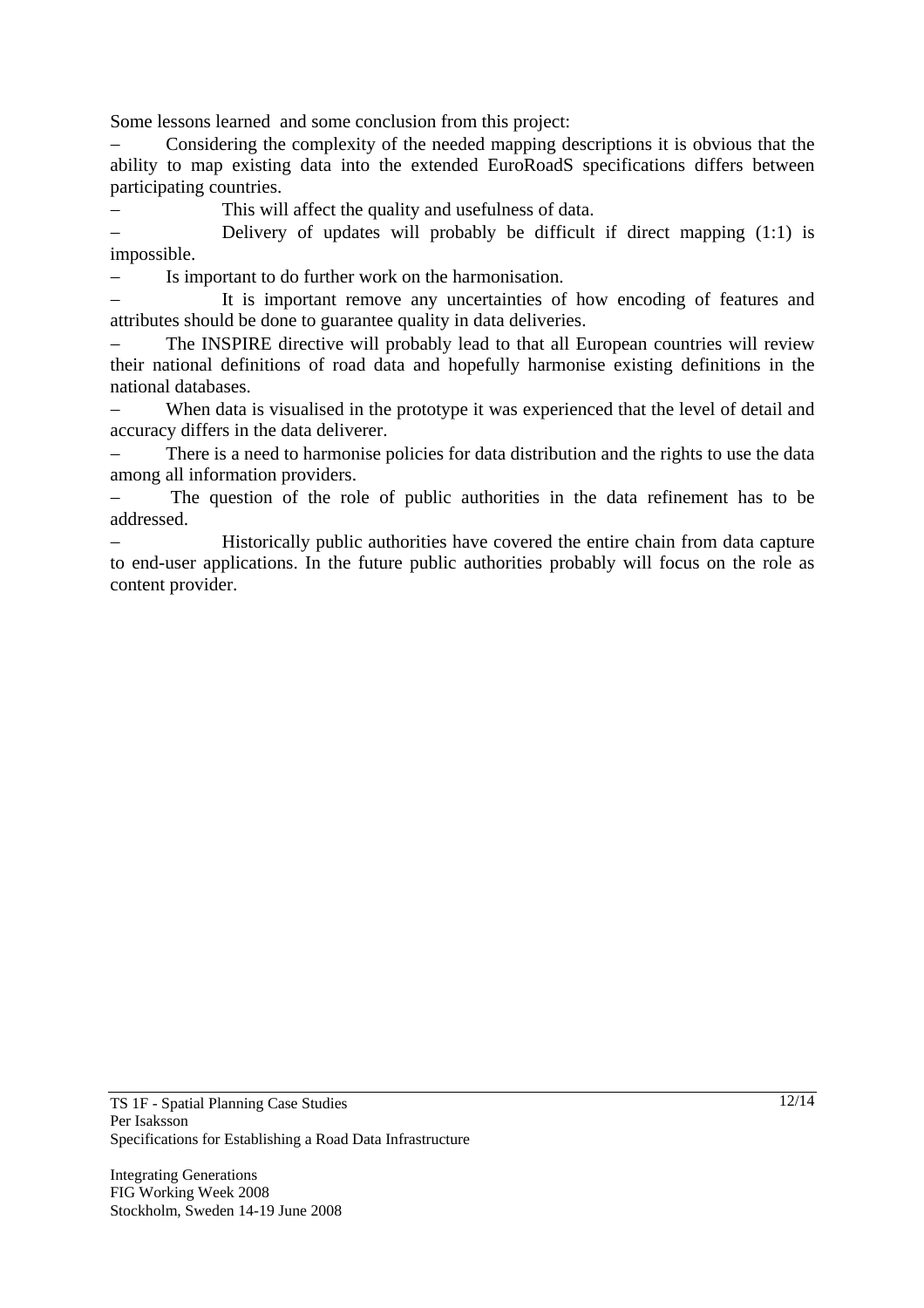# **5. DEPLOYMENT AND DEVELOPMENT OF THE FRAMEWORK**

# **5.1 EuroRoadS contribution to INSPIRE**

The EuroRoadS specifications is an important contribution to the work with specifications for transportation networks related to the implementation of the INSPIRE directive.

Road data is important as a basis for e.g. transport planning, measurement of environmental influence of traffic, safety, pricing.



**Figure 5-1:** Road data is a part of "Transportation network" in the INSPIRE perspective.

### **5.2 Need for extensions and development**

Some proposal for extensions and development.

### 5.2.1 Core data

Added features and clarified definitions from the Barents-project need to be processed and decided updates of the EuroRoadS specifications of core data must be added.

### 5.2.2 Reference systems

### Map-based on-the-fly location referencing

To make road data useful to third party map providers it is in most cases important to be able to use some "map-based on-the-fly location referencing" – Net–matching caused some problems in the test sites.

The EuroRoadS specifications need to be extended with e.g. AGORA-C, Location Code to increase the hit rate.